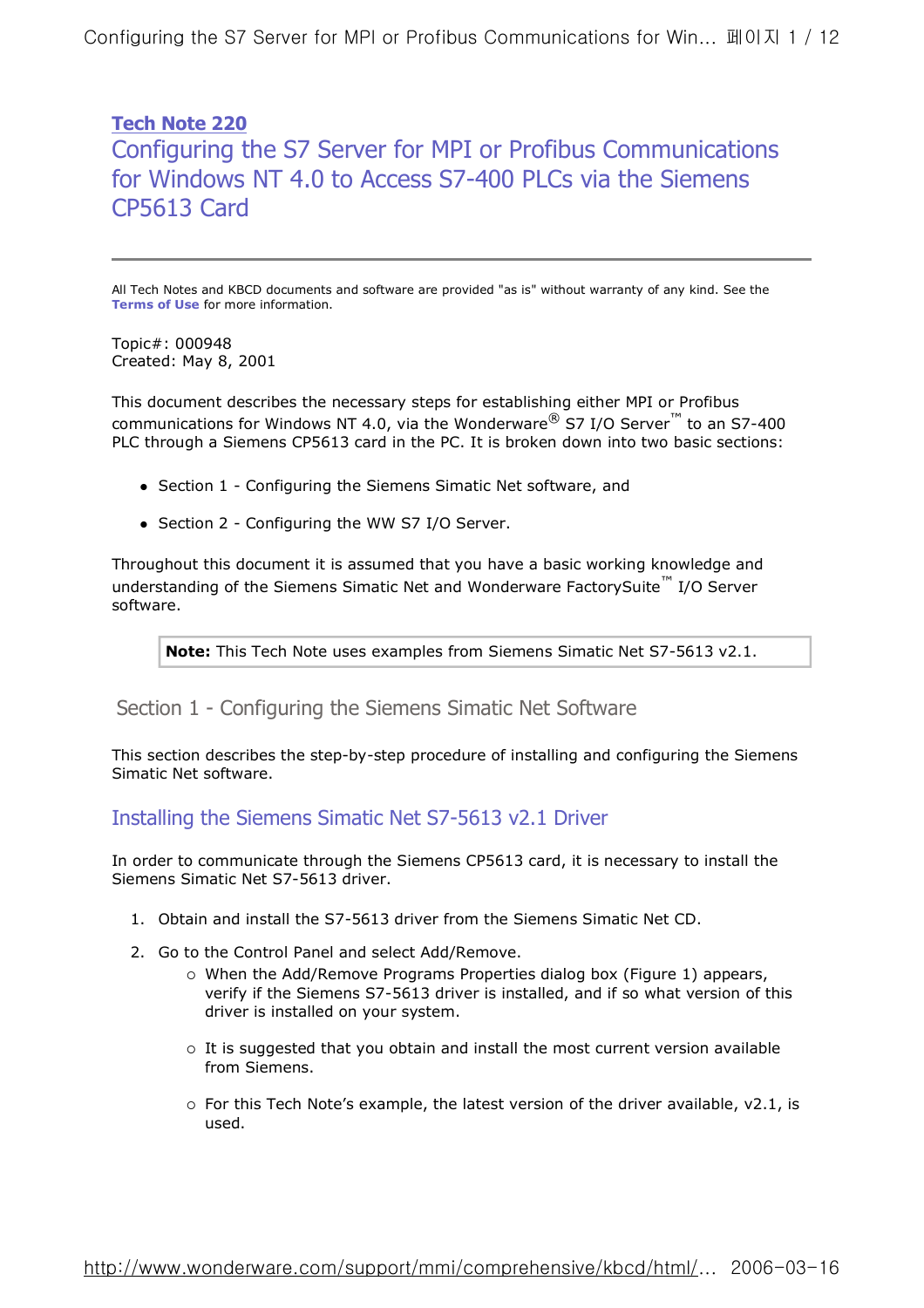| Install/Uninstall   Windows NT Setup                                                                                                                                               |            |  |
|------------------------------------------------------------------------------------------------------------------------------------------------------------------------------------|------------|--|
| To install a new program from a floppy disk or CD-ROM                                                                                                                              |            |  |
| drive, click Install.                                                                                                                                                              |            |  |
|                                                                                                                                                                                    | Install    |  |
| The following software can be automatically removed by<br>Windows. To remove a program or to modify its installed<br>components, select it from the list and click.<br>Add/Remove. |            |  |
| Microsoft Internet Explorer 5.5 and Internet Tools<br>Microsoft Outlook Express 5<br>Microsoft Windows Media Player 6.4                                                            |            |  |
| <b>MSN Messenger Service 2.2</b><br>SIMATIC AuthorsW V2.3                                                                                                                          |            |  |
| SIMATIC NET S7-5613 V2.1 Build 1381<br>Wonderware Common Components<br>Wonderware InTouch 7.1<br>Wonderware Siemens SIMATIC NET S71/0 Se 7,5,0,3                                   |            |  |
|                                                                                                                                                                                    | Add/Remove |  |

**FIGURE 1: THE ADD/REMOVE PROGRAMS PROPERTIES DIALOG BOX**

**Note:** If you do not have the most current version of the driver installed, contact your Siemens distributor or Siemens Technical Support to obtain the latest Siemens Simatic Net CD.

# Creating a Database Using COML S7 (v2.12)

The COML S7 program creates the .txt and .ldb files necessary for Simatic Net to interface the Siemens CP5613 card to either the MPI port on the S7-400 CPU, or the CP 443-5 Basic module on the S7-400 UR. The following steps illustrate the method to generate the .txt and .ldb files.

1. Go into COML S7 and create a .txt file as shown in Figure 2.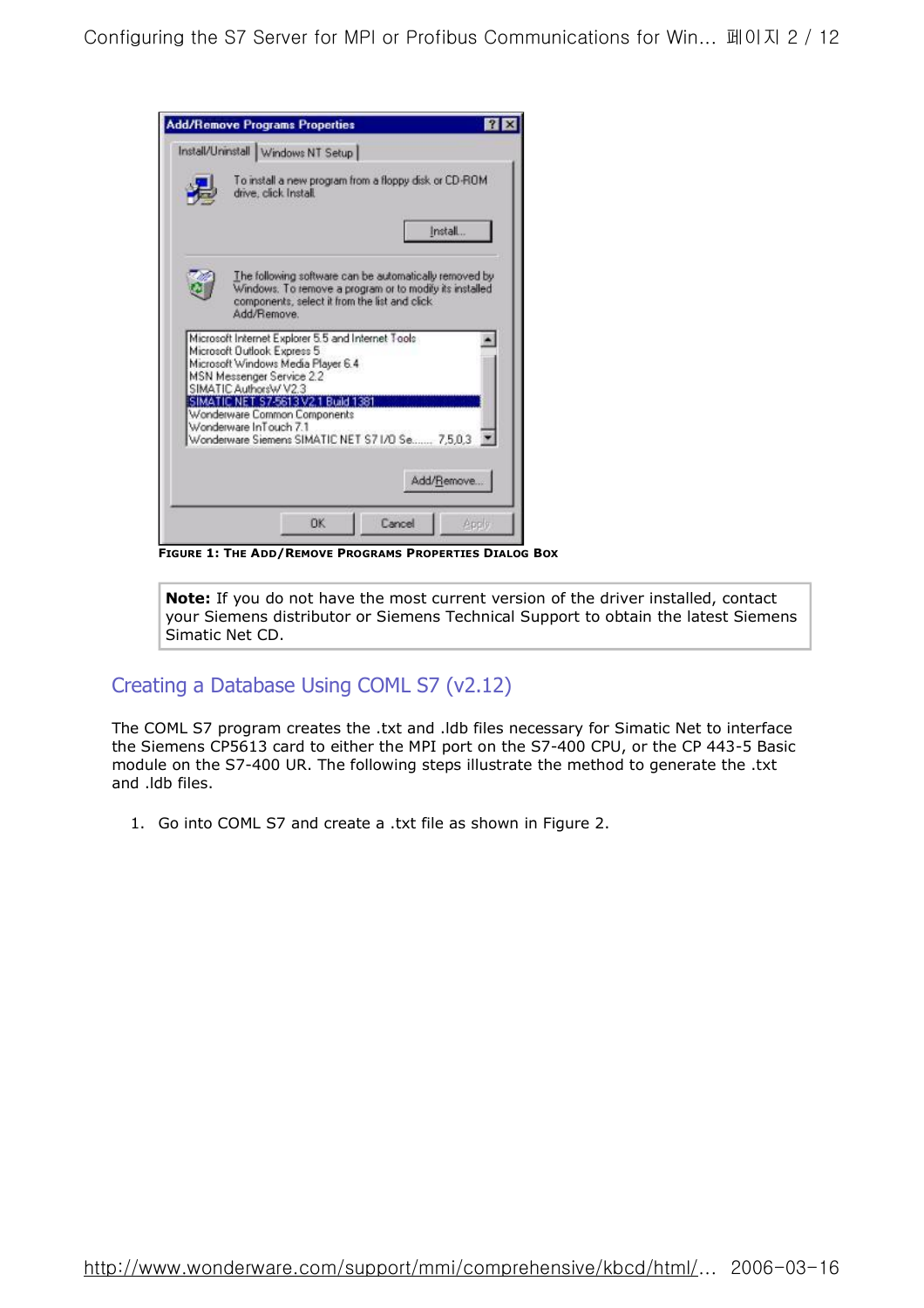| Node name:                | <b>Network type</b> |                                     |
|---------------------------|---------------------|-------------------------------------|
| <b>SIEMENS3</b>           | <b>PROFIBUS</b>     |                                     |
| <b>S7</b> connection list |                     | Edit S7 connection selected on left |
| MPI.                      | Name:               | <b>MP1</b>                          |
|                           | <b>VFD Name</b>     | VFD1                                |
|                           | <b>Remote Addr:</b> | 3                                   |
|                           | Local TSAP:         | 01.00<br>(hexadecimal)              |
|                           | <b>Remote TSAP:</b> | 03.03<br>(hexadecimal)              |
|                           |                     | Device ID: 03 - E - Rack U Slot 3   |
| Delete                    | Insert              | Replace<br>Cancel                   |

**FIGURE 2: CREATING A .TXT FILE**

- 2. Enter the following information in the fields when creating the COML S7 files. a. **Node name:** The name of the PC station.
	- $\circ$  For documentation purposes, it is suggested that the name match the assigned PC name, however, this is not required for communications.
	- b. **Network type:** Select PROFIBUS as the Network type when using either MPI or Profibus communications.
	- c. **Name:** The symbolic name of the S7 connection (maximum 32 characters).  $\circ$  Can be freely chosen.
		- ° This name occurs again when you want to create topics in the S7 I/O Server.
	- d. **VFD Name:** The Virtual Field Device name.
		- ° Maximum 32 characters.
		- ° This name is used by an application to specify which S7 connection to use.
		- ° The VFD name is used during the topic configuration in the I/O Server.
	- e. **Remote Addr:** This is the address of either the MPI port on the S7-400 CPU or the Profibus address of the CP 443-5 Basic module on the S7-400 UR Universal Rack.
		- ° They should match the addresses defined in Step7 Project Hardware Configuration.
	- f. **Local TSAP:** The Transport Service Access Point for the local station.
		- ° The TSAP is the layer-4 address.
		- $\circ$  The first two digits specify the device.
		- ° The last two digits have to be zeros.
		- ° Recommended setting: 01.00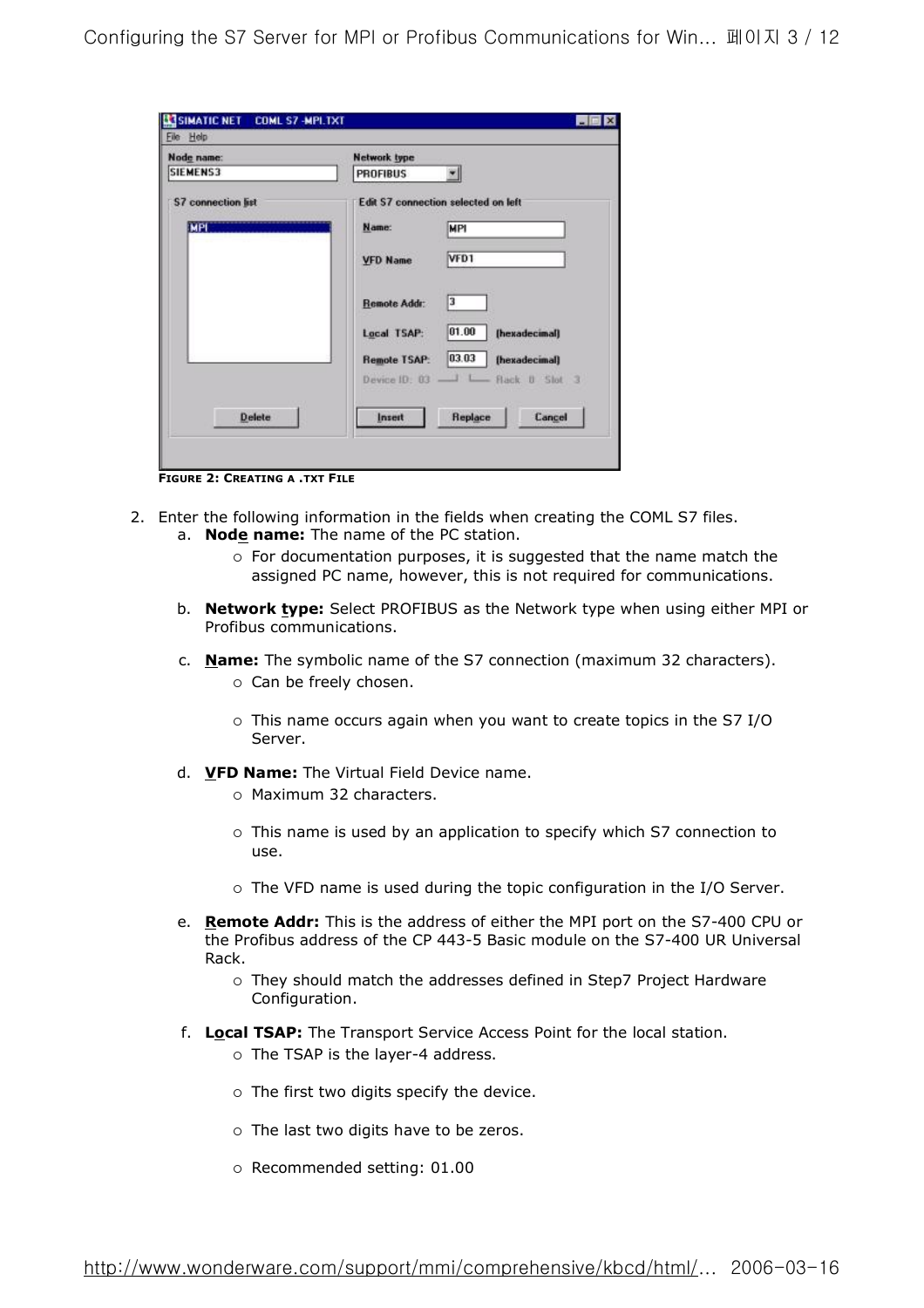- g. **Remote TSAP:** The TSAP of the PLC. It consists of two parts:
	- qroup: specifications of the device:  $01 = PG$ ,  $02 = OS$ ,  $03 =$ others
	- qroup: addresses of the SIMATIC components:  $(Bit 0.2) =$ Rack (Subsystem), (Bit 3..7) = Plug in port
	- ° Recommended setting: 03.0x, where x = the slot of the CPU (**Not** the CP).
	- ° Since the CPU is normally installed next to the power supply (which takes 2 slots), the usual setting here is 03.03.
	- ° If configuring to communicate to an S7-300 PLC, the settings would be 03.02.
- 3. When all field information has been entered, save the .txt file under the File/Save Text DB menu option.
- 4. From the Save Text Database dialog box that appears, select the "\*.txt" option from the Save file as type: drop-down menu (Figure 3).

| File name:<br>MPI.TXT     | Folders:<br>c:\\simatic.net\coms7.nt | OK      |
|---------------------------|--------------------------------------|---------|
|                           | $c \Lambda$                          | Cancel  |
| PROFIBUS.TXT<br>Wincc.txt | SIEMENS<br>SIMATIC.NET               | Help    |
|                           | COMS7.NT                             | Network |
|                           |                                      |         |
| Save file as type:        | Drives:                              |         |

**FIGURE 3: THE SAVE TEXT DATABASE DIALOG BOX**

- 5. Then generate an .ldb file under the File/Generate Binary DB menu option.
- 6. Select the "\*.ldb" option from the Save file as type: drop-down menu in the Check and Save Binary Database dialog box that appears (Figure 4).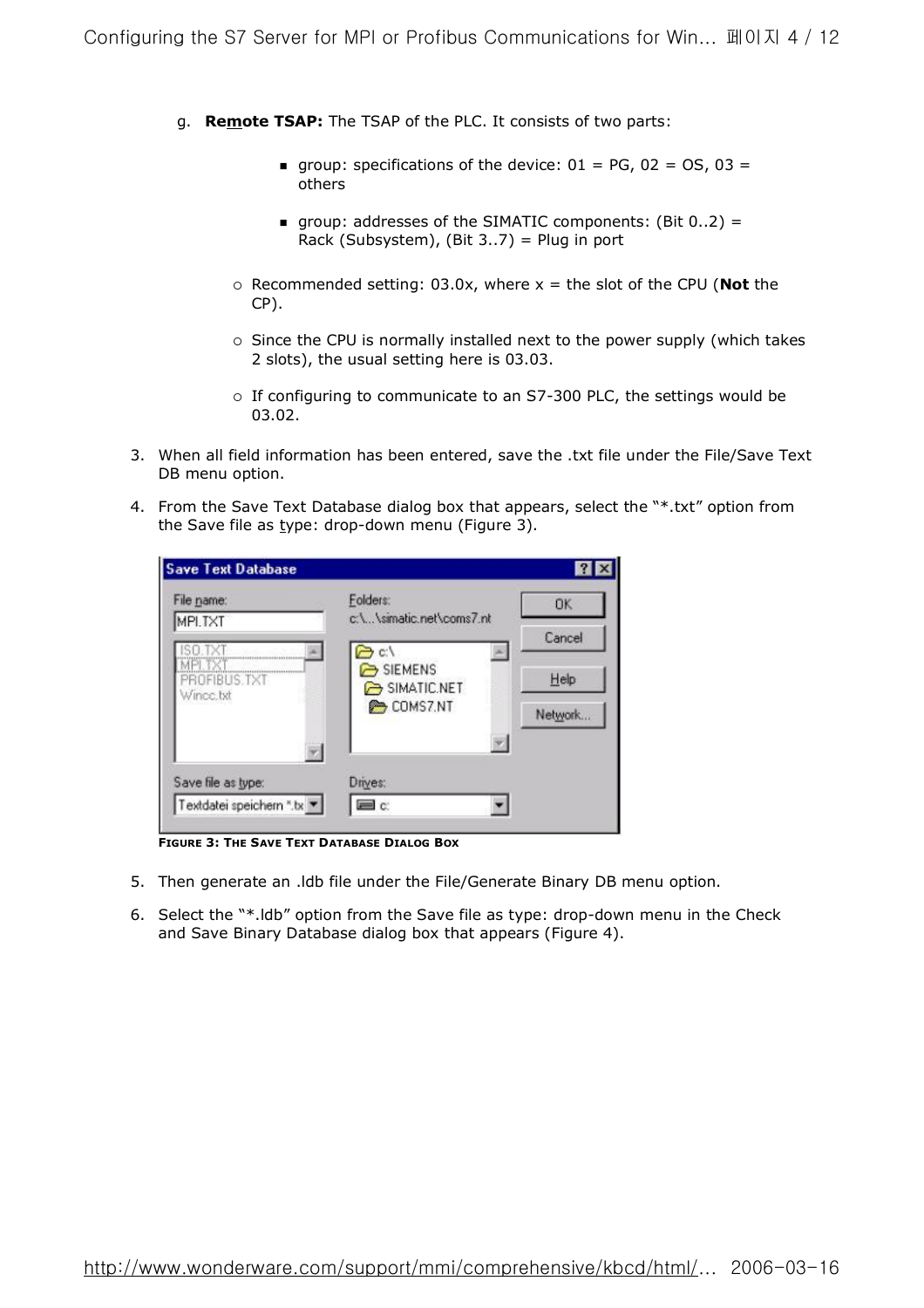| File name:<br>MPI.LDB     | Folders:<br>c:\\simatic.net\coms7.nt | OK       |
|---------------------------|--------------------------------------|----------|
|                           | e d                                  | Cancel   |
| PROFIBUS.LDB<br>Wincc.ldb | SIEMENS<br>SIMATIC.NET               | Help     |
|                           | COMS7.NT                             | Network. |
|                           |                                      |          |
| Save file as type:        | Drives:                              |          |

**FIGURE 4: THE CHECK AND SAVE BINARY DATABASE DIALOG BOX**

## Configuring the Siemens CP5613 Card with Siemens Simatic Net "Set PG-PC Interface"

Once the COML S7 .txt and .ldb files are created, it is necessary to configure and activate either the MPI or Profibus interface via the Siemens Simatic Net "Set PG/PC Interface" software. The following procedure illustrates how the configuration is done.

- 1. Start the Set PG/PC Interface (V5.0) software.
- 2. Under the Access Path tab, set the Access Point of the Application: drop-down menu to "S7ONLINE (STEP 7)" (Figure 5).
	- ° Normally the "S7ONLINE (STEP7)" is used for Siemens Step7 communications, but this access point is used as an example for this Tech Note.
	- ° It is possible for you to create and own your own unique "Access Point of Application."
	- ° Consult your Siemens documentation or Siemens Technical Support on how to do this.
	- ° Depending on which protocol (MPI or Profibus) is being used, highlight the appropriate interface so that the "Access Point of the Application:" points to the desired "Interface Parameter Assignment Used:."
	- ° For this Tech Note example, the MPI protocol is being configured.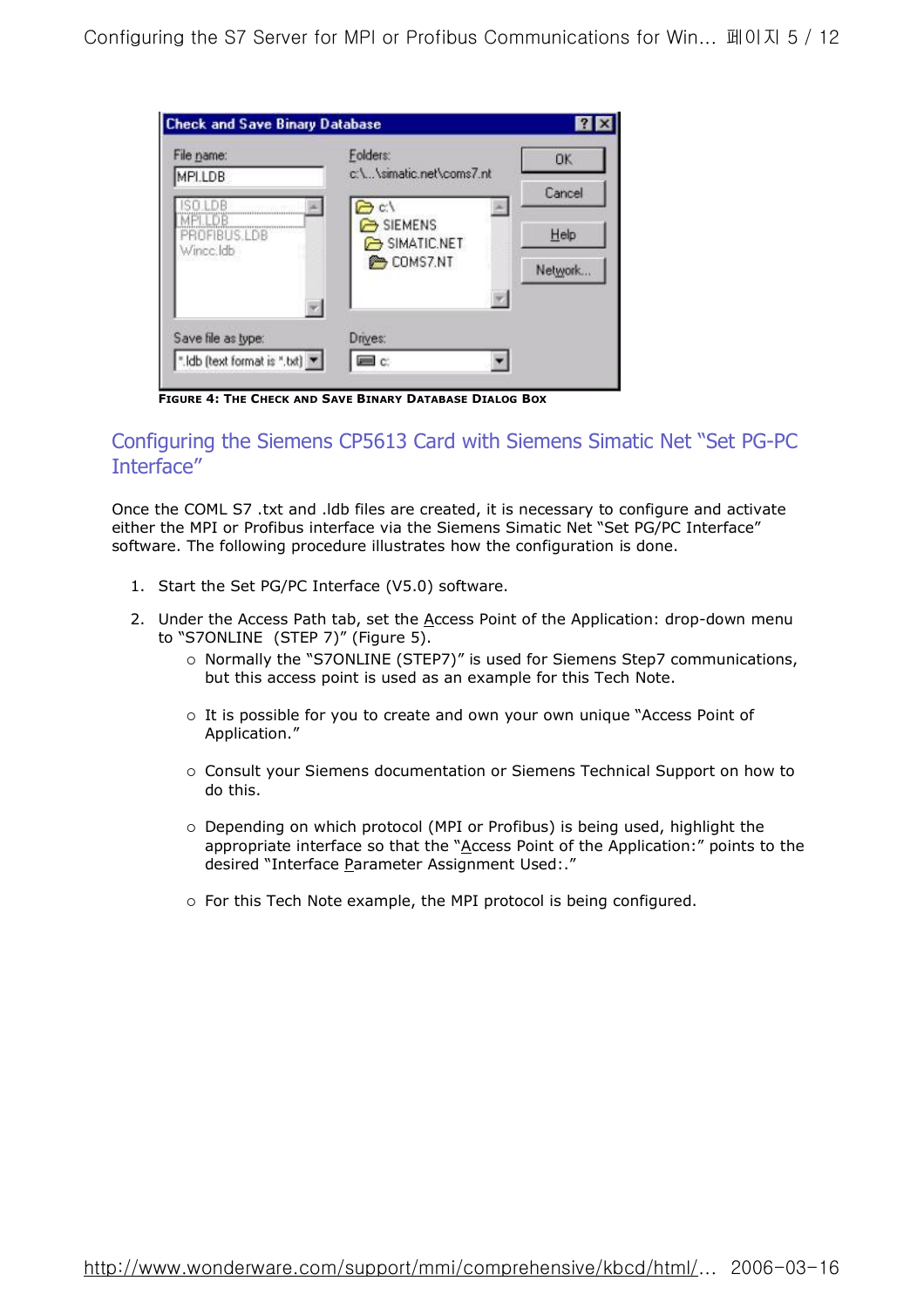| Access Point of the Application:                                                      |             |
|---------------------------------------------------------------------------------------|-------------|
| S70NLINE (STEP7) -> CP5613_5614(MPI)                                                  |             |
| 0                                                                                     |             |
| Interface Parameter Assignment Used:                                                  |             |
| CP5613 5614[MPI] <active></active>                                                    | Properties  |
| <none><br/>CP5613 5614(COM PROFIBUS)</none>                                           | Diagnostics |
| CP5613 5614[MPI] KActive><br>CP5613_5614(PROFIBUS)                                    | Copy        |
| TCP/IP > 3Com Etherlink III Ada                                                       | Deleter     |
| (Configuration of your Communications Processor<br>CP5613 / CP5614 for a MPI-Network] |             |
| Interfaces                                                                            |             |
| Add/Remover                                                                           | Select      |

**FIGURE 5: THE SET PG/PC INTERFACE (V5.0) DIALOG BOX - THE ACCESS PATH TAB**

**Note:** In the example above, the Interface Parameter Assignment Used: field shows "CP5613\_5614 (MPI)<Active>;" this will not be the case when initially setting up the interface, and most likely the CP5613\_5614 interface will need to be installed. The PC MPI address must be different from the S7-400 MPI address on the CPU. Consult your Siemens documentation for installing the Siemens CP5613\_5614 interface under the Install... button.

- 3. Once the "Access Point of the Application:" is defined correctly, as shown in Figure 5, click on the Properties button from the main Set the PG/PC Interface (V5.0) window. ° The Properties – CP5613\_5614(MPI) dialog box appears (Figure 6).
- 4. Click on the S7 Protocol tab.
- 5. Check the Activate S7 box and then populate the SAPI-S7 Database field by clicking on the Browse button.
- 6. Search the directory where the .txt and .ldb files were created and saved with the COML S7 software, as illustrated in Figure 6.
	- o Notice how the path in the SAPI-S7 Database field points to exactly where the .txt and .ldb files were saved to in the "Creating a Database Using COML S7 (v2.12)" section earlier.
	- ° The MPI tab should be looked at to make sure it matches up to your network and PLC hardware configuration.
	- ° This completes configuring Simatic Net's Set the PG/PC Interface (V5.0) for MPI communications.
- 7. Click OK.
	- ° The main Set PG/PC Interface (V5.0) window returns.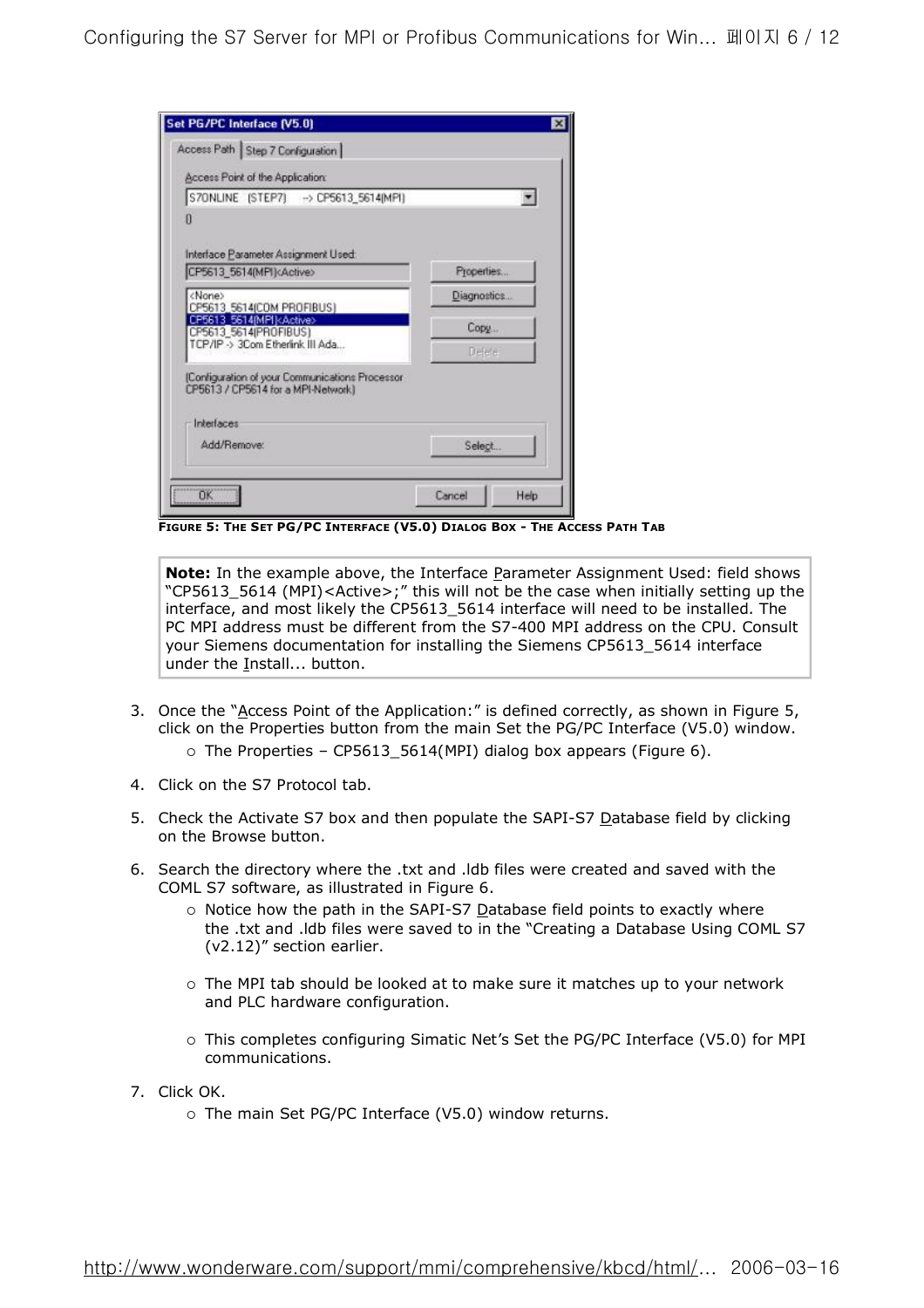|     | Properties - CP5613_5614(MPI)                              |        |          |        |
|-----|------------------------------------------------------------|--------|----------|--------|
| MPI | S7 Protocol   Mode   Connectors                            |        |          |        |
|     | Database                                                   |        |          |        |
|     | Activate S7                                                |        |          |        |
|     | SAPI-S7 Database                                           |        |          |        |
|     | C:\SIEMENS\SIMATIC.NET\ComS7.nt\Mpi.ldb                    |        |          |        |
|     |                                                            |        |          | Browse |
|     | Description                                                |        |          |        |
|     | To de-/activate S7 database, click checkbox 'Activate S7'. |        |          |        |
|     |                                                            |        |          |        |
|     |                                                            |        |          |        |
|     |                                                            |        |          |        |
| 0K  |                                                            | Cancel | Standard |        |

**FIGURE 6: THE PROPERTIES - CP5613\_5614 (MPI) DIALOG BOX**

- 8. With the "CP5613\_5614(MPI)<Active>" interface highlighted and the Access Point of the Application: drop-down menu reflecting "S7ONLINE (STEP7)," click OK (Figure 5).
	- ° Simatic Net will now make "CP5613\_5614 (MPI)" the active interface.
	- ° The Changed Simatic Net Settings dialog box (Figure 7) appears with a prompt.

| <b>Changed SIMATIC NET settings</b>                                           |
|-------------------------------------------------------------------------------|
| You changed your SIMATIC NET settings.                                        |
| To activate the changes,<br>a restart of the parameter settings is necessary. |
| Restart now?                                                                  |
| Cancel                                                                        |

**FIGURE 7: THE CHANGED SIMATIC NET SETTINGS DIALOG BOX**

- 9. Click OK.
	- a. At this point, the main Set PG/PC Interface (V5.0) window will disappear and the Properties - CP5613\_5614 (MPI) window is now the active interface.

# Testing the CP5613 Configuration with the "Set PG/PC Interface"

Once the interface is active, it is possible, and advisable, to test the physical connection to the CP5613 card before trying to communicate with the WW S7 I/O Server. This can be done in one of two ways, or both, by following these steps: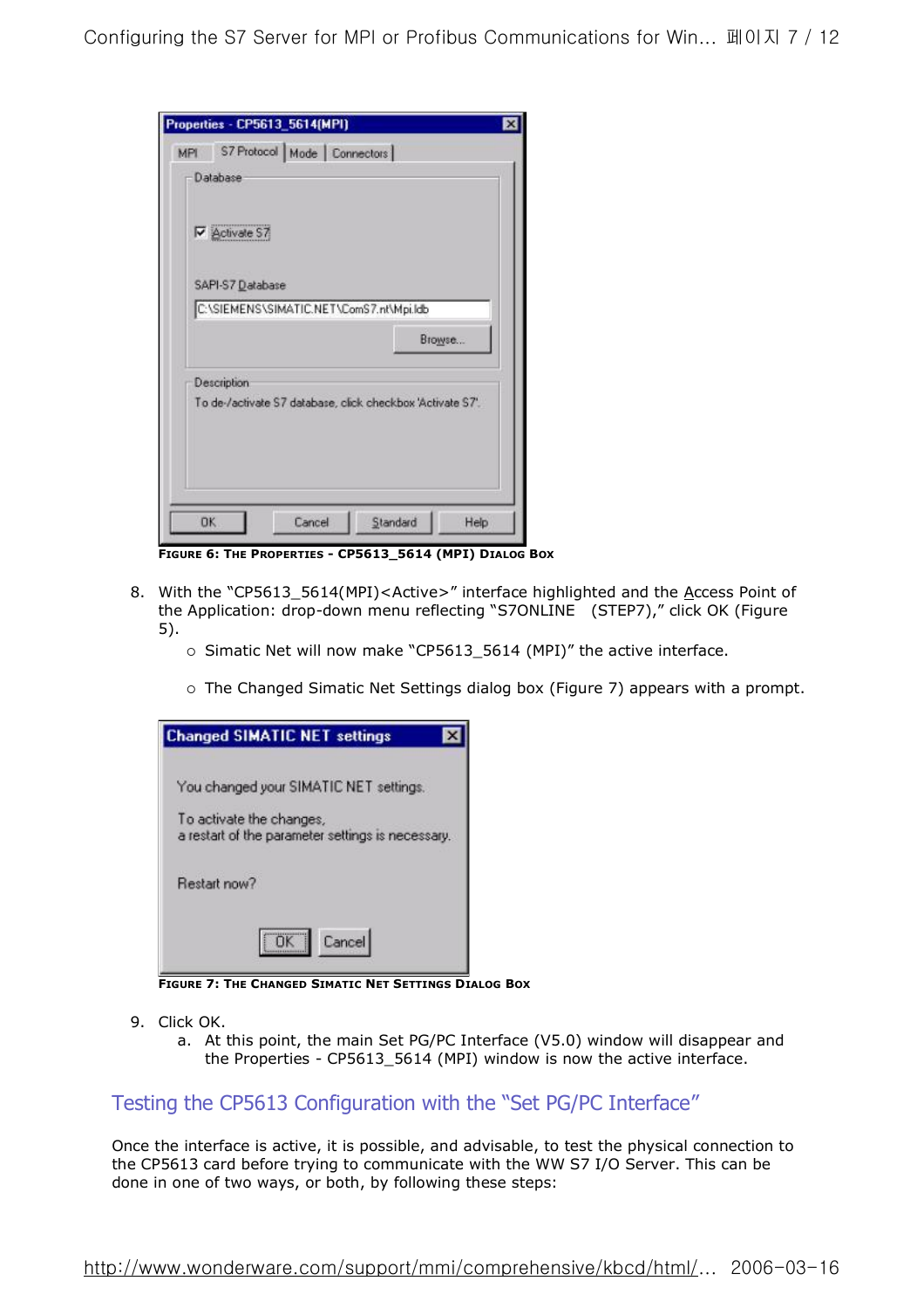#### **Procedure 1**

- 1. First, restart the Set PG/PC Interface (V5.0).
- 2. From the main menu, click on either the Properties or Diagnostics button.
- 3. When selecting Properties, go to the Mode tab.
- 4. Then go through each of the listed buttons in the CP field, starting at the top.
	- ° When finished clicking all of the buttons, the Properties CP5613\_5614(MPI) dialog box will have the settings as shown in Figure 8.

|                                                        | Properties - CP5613_5614(MPI)                                                                                                                                                                      |  |
|--------------------------------------------------------|----------------------------------------------------------------------------------------------------------------------------------------------------------------------------------------------------|--|
| MPI                                                    | S7 Protocol Mode Connectors                                                                                                                                                                        |  |
| CP                                                     |                                                                                                                                                                                                    |  |
| Reset                                                  | Reset CP                                                                                                                                                                                           |  |
| Restart                                                | Reset and restart CP                                                                                                                                                                               |  |
| Test                                                   | Functional test                                                                                                                                                                                    |  |
| Version                                                | Read product versions                                                                                                                                                                              |  |
| Product: V 21 Build 1381<br>Hardware: <b>Hardware:</b> | OK, Reset CP was completed successfully.<br>OK, Restart CP was completed successfully.<br>Functional test was executed successfully.<br>Firmware: FW - V 2.1.0001.1379<br>CP5613 V30 ASPC2 STEP E2 |  |
|                                                        |                                                                                                                                                                                                    |  |
|                                                        |                                                                                                                                                                                                    |  |

**FIGURE 8: THE PROPERTIES - CP5613\_5614(MPI) DIALOG BOX** 

° After clicking on the Test button, the following Functional test window will pop up.

| <b>Functional test</b> |                                                                                                                               |
|------------------------|-------------------------------------------------------------------------------------------------------------------------------|
|                        | The LEDs of the CP are flashing!<br>Contact was establised with the module.<br>Acknowledging this message stops the flashing! |
|                        |                                                                                                                               |

**FIGURE 9: THE FUNCTIONAL TEST WINDOW**

- 5. Verify that the LEDs on the CP5613 are flashing.
- 6. Once verified, click the OK button and the LEDs will stop flashing.
- 7. Continue with the last button.
	- ° If these results are not seen, then go to the beginning of the Tech Note and verify the configuration.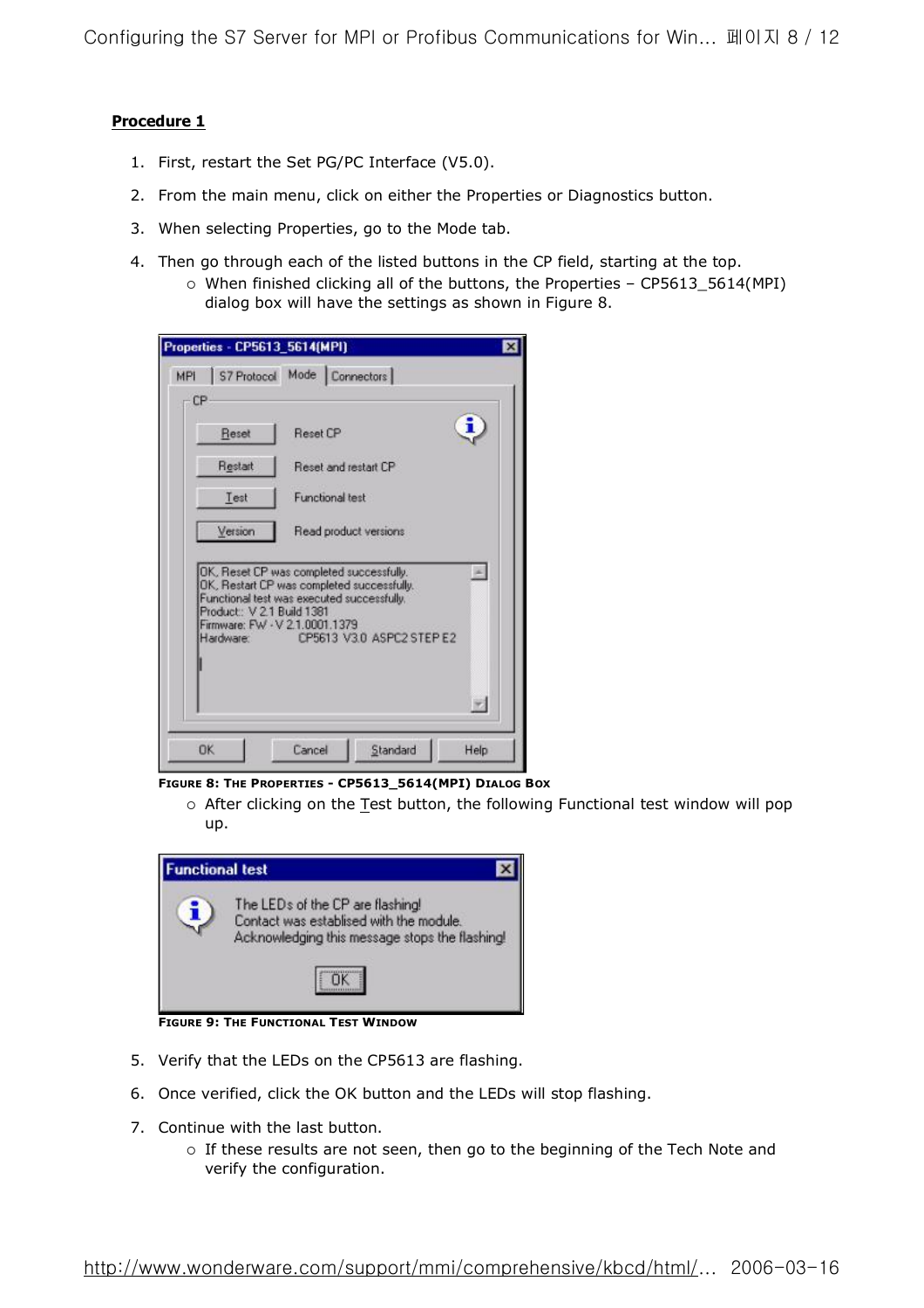- $\circ$  If the configuration is verified to be correct, then it may be necessary to contact Siemens Technical Support for further assistance.
- 8. Once all the buttons have been successfully passed, click on the Connectors tab.
	- $\circ$  The following setting in the Properties dialog box will appear (Figure 10).

| Properties - CP5613_5614(MPI)<br>×                 |
|----------------------------------------------------|
| S7 Protocol   Mode   Connectors  <br>MPI           |
| Change PROFIBUS connectors:                        |
| CP-Type CP5613                                     |
|                                                    |
|                                                    |
|                                                    |
| <b>Description</b>                                 |
| The CP 5613 has only one electrical PROFIBUS port. |
|                                                    |
|                                                    |
| <b>OK</b><br>Standard<br>Cancel<br>Help            |

**FIGURE 10: THE PROPERTIES DIALOG BOX - THE CONNECTORS TAB**

#### **Procedure 2**

The other option for testing the configuration is as follows:

- 1. Click the Diagnostics button after restarting the Set PG/PC Interface (V5.0) window.
- 2. Select the Profibus/MPI Network Diagnostics tab and click the Test button.
	- ° If all has been configured properly, Simatic Net will return an OK, as seen in Figure 11.
- 3. It is also advisable to click the Read button in the Bus Nodes section.
	- ° This will show all the connected nodes on the network that Simatic Net can detect through the CP5613 card.
	- ° If nodes that should appear do not appear, then there may be a hardware problem; or, there may be different parameters on the local and remote partner.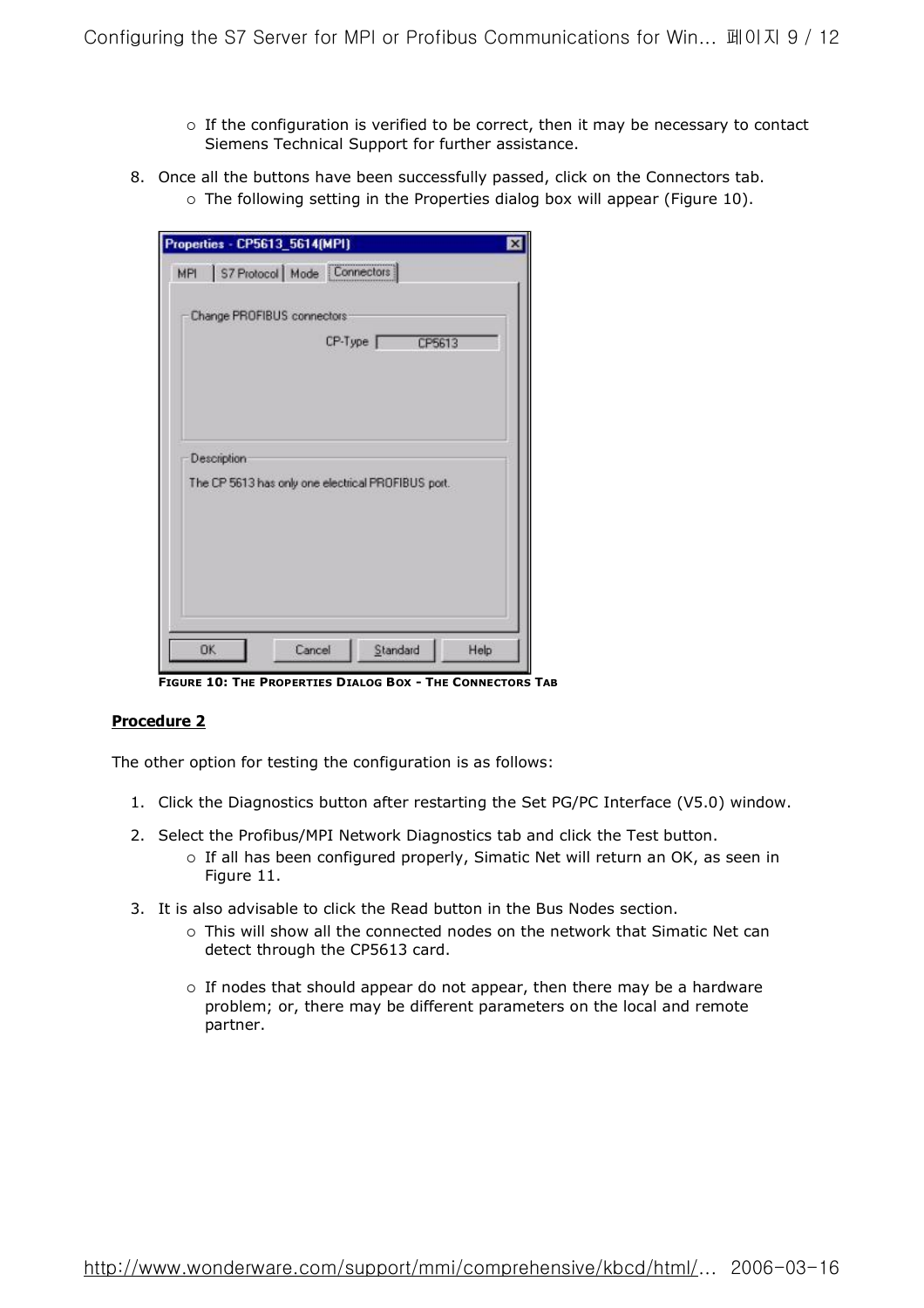| SIMATIC NET diagnostics - CP5613_5614(MPI)                                                                                                                   |                                                                  | $\mathsf{x}$ |
|--------------------------------------------------------------------------------------------------------------------------------------------------------------|------------------------------------------------------------------|--------------|
| LSAP-List<br>S7 Protocol<br>PROFIBUS/MPI Network Diagnostics                                                                                                 | S7 Trace<br>DP-RAM                                               |              |
| <b>Status/Network Diagnostics</b>                                                                                                                            |                                                                  |              |
| OK<br>Test                                                                                                                                                   | i.                                                               |              |
| Station address:<br>$\mathbb{N}$<br>Bus parameters:                                                                                                          |                                                                  |              |
| <b>Baudrate:</b><br>Highest station address (HSA):<br>Minimum station delay Time (Min Tsdr):<br>Maximum station delay Time (Max Tsdr):<br>Setup time (tset): | 187.50 Kbps<br>31<br>20 tBit<br>400 tBit<br>12 tBit              |              |
| <b>Bus Nodes</b><br>ก 1<br>$\mathfrak{p}$<br>8<br>5<br>в<br>-7<br>n                                                                                          | 9 1011 1213 14 15 16 17 18 19                                    |              |
| 20<br>40<br>60                                                                                                                                               |                                                                  |              |
| 80<br>1001<br>Key<br>$120 \Gamma$<br>$-11$                                                                                                                   |                                                                  |              |
| Read                                                                                                                                                         | <b>Station passive</b><br>Station active<br>Station active ready |              |
| <b>OK</b><br>Cancel                                                                                                                                          | Help<br>Apply                                                    |              |

**FIGURE 11: THE SIMATIC NET DIAGNOSTICS DIALOG BOX**

Section 2 - Configuring the WW S7 I/O Server

At this point, the Siemens Simatic Net software configuration should be complete. The next step will be to configure the WW S7 I/O Server.

- 1. Start the server and create a topic.
	- ° In the topic definition, the fields that will need to be populated are seen.
- 2. Create a topic name and click on the respective pull-down buttons for the CP-Name:, VFD:, and Connection: fields.
	- ° If COML S7 and/or Simatic Net "Set PG/PC Interface" are created/configured incorrectly, the appropriate options to select from are not displayed and are not available in the drop-down boxes for the CP-Name:, VFD:, and Connection: fields.
	- ° Figure 12 illustrates how all the fields would be filled in for a topic definition.
	- ° Note how all the user-input fields match up to the examples described throughout this Tech Note.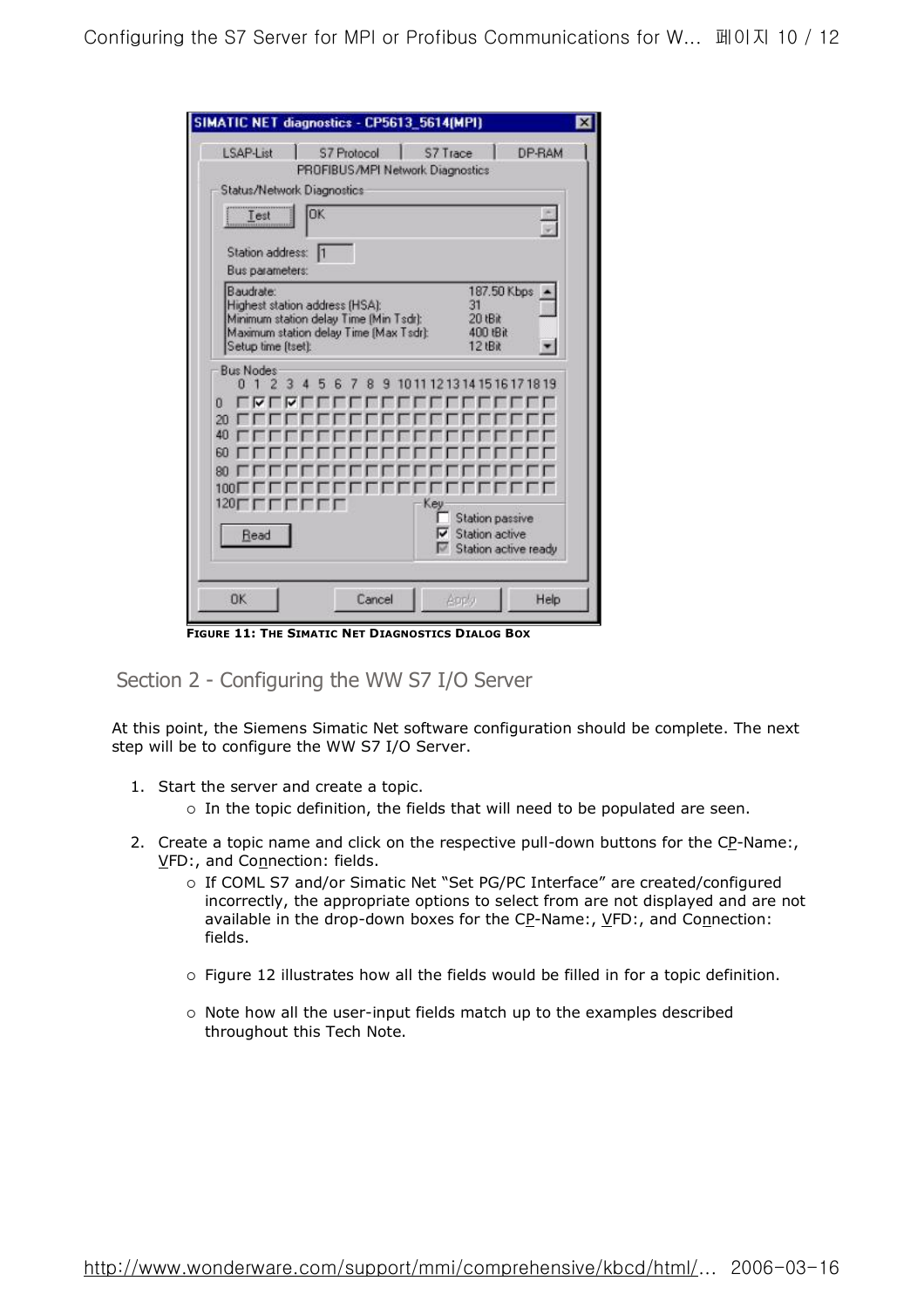| <b>S7 Topic Definition</b>           |                                     |
|--------------------------------------|-------------------------------------|
| Topic Name: 5613 MPI                 | <b>OK</b>                           |
| CP-Name: S7ONLINE (STEP7)            | Cancel<br>z                         |
| VFD: VFD1                            | AutoGen                             |
| Connection: MPI                      | ۰<br>Help                           |
| Update Interval: 1000<br>me          | Optimization:                       |
| Enable access to update interval: F  | C S7 SAPI<br>C Block read           |
| Read contiguous IO: F                | G Auto                              |
| Disable S7 cyclic service: V         | Poke mode                           |
| <b>Cyclic Services</b>               | C Control mode                      |
| C use maximal available              | C Transition mode                   |
| C Initionsystemery services<br>10    | C Full optimization                 |
| <b>Block Services</b>                | Alarm and Eventu-                   |
| 5000<br>Initial Values Timeout<br>ms | C Disable All                       |
| 5000<br>Update Timeout:<br>me        | C Enable Alarms<br>C. Enable Events |

**FIGURE 12: THE S7 TOPIC DEFINITION DIALOG BOX**

## Testing the S7 MPI/Profibus Communications with the WW S7 I/O Server

With the Siemens Simatic Net software and the WW S7 I/O Server now configured, it is time to test either the MPI or Profibus communications with WWClient, through the Siemens CP5613 card in the PC, to either the MPI port on the S7-400 CPU or via a CP 443-5 Basic module in the S7-400 UR. Please see **Tech Note 132** for the information on how to use WWClient.

| Em C:\Program Files\FactorySuite\IOServer\S7\S7.cfg - S7<br>Configure<br>File<br>Data View Help |                |             |             |                          |
|-------------------------------------------------------------------------------------------------|----------------|-------------|-------------|--------------------------|
| 미터 데 더 더 이 더 더 더 더 더 .<br>Topic<br>5613_MPI                                                     | Status<br>GOOD | P.<br>Items | Errors<br>0 | Write Status<br>complete |
| Ready                                                                                           |                |             |             | <b>NUM</b>               |

**FIGURE 13: THE MPI COMMUNICATIONS THROUGH THE SIEMENS CP5613 CARD** 

• Figures 13 and 14 show an example of the S7 I/O Server and WWClient successfully advising item "MB90" from an S7-400 PLC, via the MPI protocol, based off the Siemens Simatic Net and WW S7 I/O Server settings configured throughout this Tech Note.